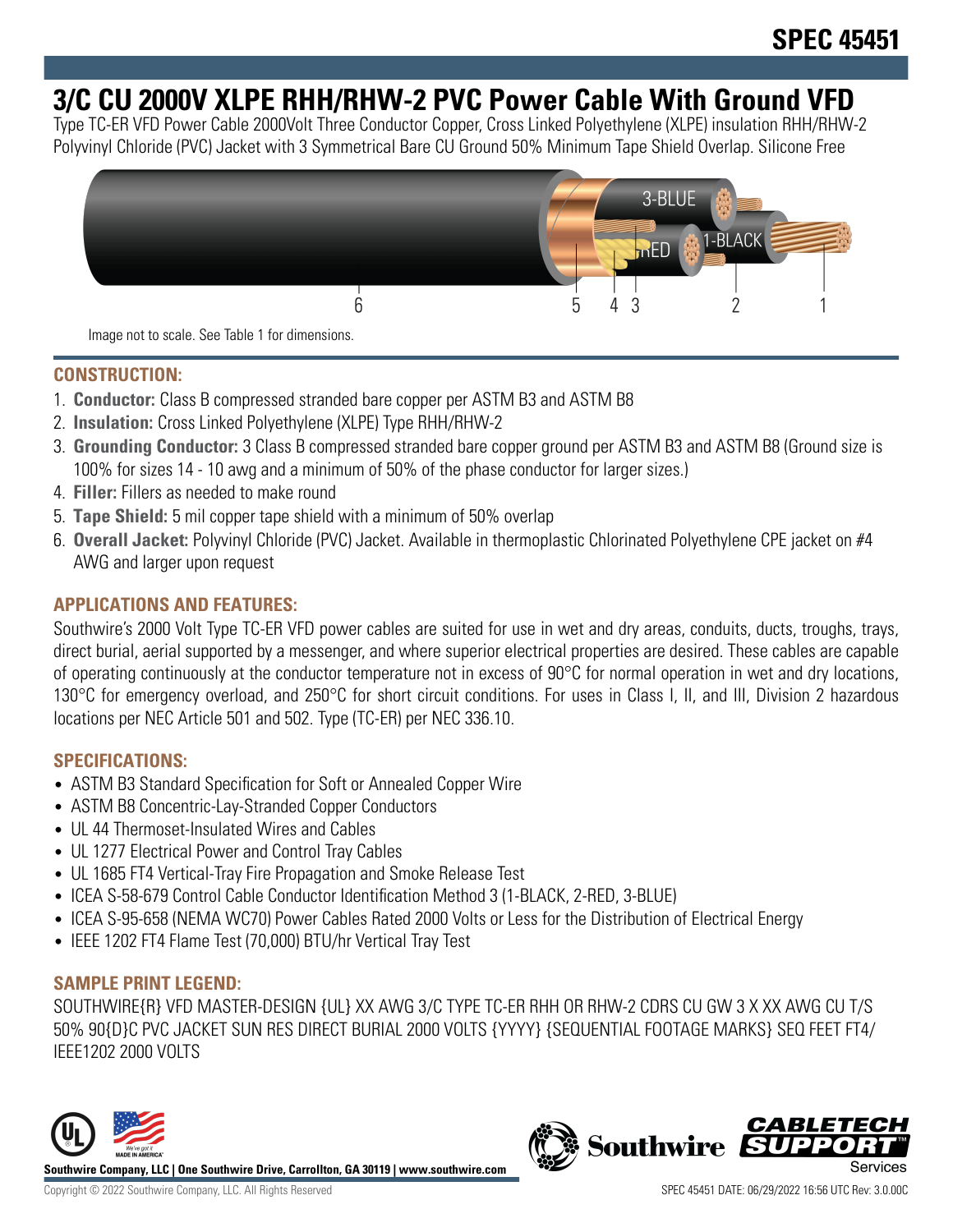## **Table 1 – Weights and Measurements**

| <b>Stock</b><br>Number | Cond.<br><b>Size</b> | Diameter Over<br>Conductor | Insul.<br><b>Thickness</b> | Diameter Over<br>Insulation | Ground              | Jacket<br><b>Thickness</b> | Approx.<br><b>OD</b> | Copper<br>Weight | Approx.<br>Weight |
|------------------------|----------------------|----------------------------|----------------------------|-----------------------------|---------------------|----------------------------|----------------------|------------------|-------------------|
|                        | AWG/<br>Kcmil        | inch                       | mil                        | inch                        | No. x<br><b>AWG</b> | mil                        | inch                 | lb/1000ft        | lb/1000ft         |
| 5806720                | 14                   | 0.070                      | 60                         | 0.190                       | $3 \times 18$       | 45                         | 0.519                | 54               | 175               |
| 5806850                | 12                   | 0.087                      | 60                         | 0.207                       | $3 \times 16$       | 45                         | 0.558                | 85               | 220               |
| 5806930                | 10                   | 0.111                      | 60                         | 0.231                       | $3 \times 14$       | 60                         | 0.638                | 136              | 307               |
| 5693880                | 8                    | 0.139                      | 70                         | 0.279                       | $3 \times 14$       | 60                         | 0.743                | 193              | 427               |
| 5807010                | 6                    | 0.174                      | 70                         | 0.314                       | $3 \times 12$       | 80                         | 0.883                | 307              | 650               |
| 5693890                | 4                    | 0.221                      | 70                         | 0.361                       | $3 \times 12$       | 80                         | 0.959                | 452              | 789               |
| 5693870                | $\overline{2}$       | 0.277                      | 70                         | 0.417                       | $3 \times 10$       | 80                         | 1.081                | 718              | 1120              |
| 6443330                | 1/0                  | 0.360                      | 90                         | 0.540                       | 3 × 6               | 80                         | 1.346                | 1233             | 1805              |
| 6443340                | 2/0                  | 0.404                      | 90                         | 0.584                       | 3 × 6               | 80                         | 1.441                | 1491             | 2121              |
| 6443370                | 3/0                  | 0.454                      | 90                         | 0.634                       | 3 × 5               | 80                         | 1.549                | 1880             | 2577              |
| 6443380                | 4/0                  | 0.510                      | 90                         | 0.690                       | 3x4                 | 80                         | 1.670                | 2370             | 3146              |
| 6443390                | 250                  | 0.558                      | 105                        | 0.768                       | 3x2                 | 110                        | 1.899                | 2960             | 3978              |
| <b>TBA</b>             | 300                  | 0.611                      | 105                        | 0.820                       | 3x3                 | 110                        | 2.011                | 3448             | 4434              |
| 6443400                | 350                  | 0.661                      | 105                        | 0.871                       | 3x2                 | 110                        | 2.121                | 3896             | 5084              |
| TBA                    | 400                  | 0.706                      | 105                        | 0.915                       | 3x2                 | 110                        | 2.216                | 4528             | 5658              |
| 6443410                | 500                  | 0.789                      | 105                        | 0.999                       | 3x1                 | 110                        | 2.398                | 5461             | 6867              |
| 669099                 | 600                  | 0.886                      | 120                        | 1.106                       | 3x1                 | 110                        | 2.639                | 6597             | 8025              |
| TBA                    | 750                  | 0.968                      | 120                        | 1.208                       | $3 \times 2/0$      | 140                        | 2.921                | 7017             | 10175             |

All dimensions are nominal and subject to normal manufacturing tolerances

◊ Cable marked with this symbol is a standard stock item

† Ampacities are based on Table 310.16 of the NEC 2020 Edition. Ampacities of insulated conductors rated up to and including 2000 Volts with not more than three current-carrying conductors in raceway, cable or direct buried based on ambient temperature of 30ºC (86ºF). Ampacities have been adjusted for more than three current-carrying conductors based on Table 310.15(C) 1.